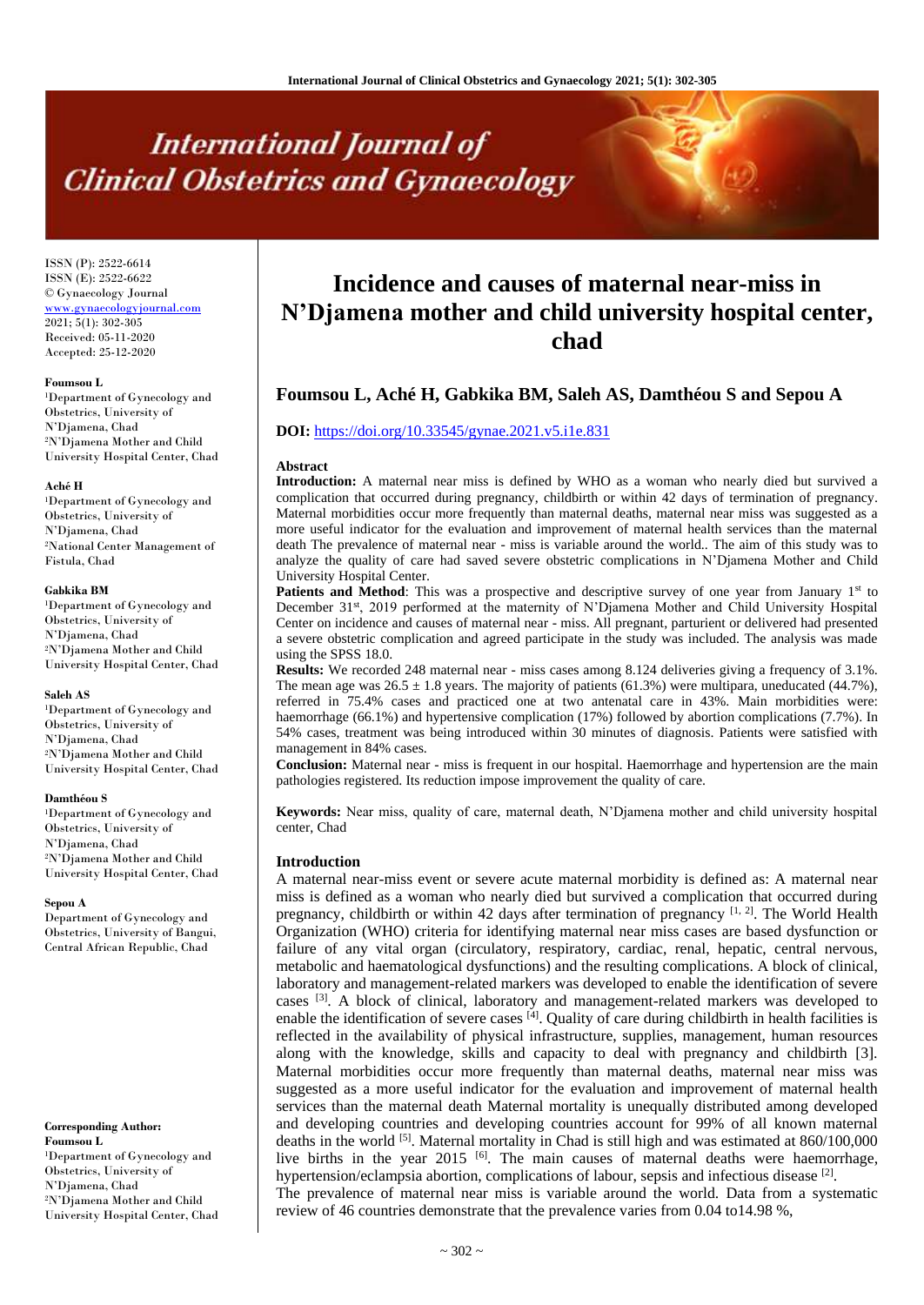with higher rates in lower income regions in Africa and Asia  $[1, 3, 3]$ <sup>5]</sup>. In Chad, Few studies have been devoted on maternal nearmiss cases. The aim of this study is to improve the quality of obstetric care for better management of serious obstetric complications.

# **Patients and Methods**

This was a prospective and descriptive survey of one year from January 1<sup>st</sup> to December 31<sup>st</sup>, 2019 achieved at N'Djamena Mother and Child University Hospital Center about incidence and causes of maternal near - miss. N'Djamena Mother and Child University Hospital Center is a third level hospital in N'Djamena city that helps to take care of referred patients coming from surrounding hospitals.

The population of survey was constituted of patients that had given birth at the maternity of N'Djamena Mother and Child University Hospital Center or referred from another hospital had presented severe obstetric complication. Studied variables were: age, parity, number of antenatal care, mode of admission, causes of near – miss, management, time between diagnosis and management, satisfaction of patients and family. All patient having developed severe obstetric complication had survived and having agreed to participate in the survey was included. Not every patient developed obstetric complication, developed severe obstetric complication and died, having refused to participate in the survey was excluded. Data were analyzed using SPSS18.0.

# **Results**

# **Frequency**

During survey period, we recorded 248 maternal near - miss cases among 8.124 deliveries giving a frequency of 3.1% or 31 per 1,000 live births.

#### **Sociodemographic characteristics**

| <b>Table 1:</b> Sociodemographic characteristics of patients |  |  |  |  |  |  |  |  |
|--------------------------------------------------------------|--|--|--|--|--|--|--|--|
|--------------------------------------------------------------|--|--|--|--|--|--|--|--|

| Sociodemographic characteristics | N   | $\frac{6}{6}$ |
|----------------------------------|-----|---------------|
| Age (years)                      |     |               |
| $15 - 19$                        | 18  | 7.3           |
| $20 - 24$                        | 68  | 27.4          |
| $25 - 29$                        | 89  | 35.8          |
| $30 - 34$                        | 43  | 17.4          |
| $35 - 39$                        | 21  | 8.5           |
| $40 - 44$                        | 6   | 2.4           |
| $45 - 49$                        | 3   | 1.2           |
| Total                            | 248 | 100           |
| <b>Schooling</b>                 |     |               |
| Uneducated                       | 110 | 44,7          |
| Primary                          | 84  | 34            |
| Secondary                        | 39  | 15,3          |
| Superior                         | 15  | 6             |
| Total                            | 248 | 100           |
| <b>Parity</b>                    |     |               |
| Primipara                        | 62  | 25            |
| Paucipara                        | 34  | 13.7          |
| Multipara                        | 57  | 23            |
| High multipara                   | 95  | 38.3          |
| Total                            | 248 | 100           |

The mean age of patients was  $26.5$  years  $\pm$  1.8 with a range of 15 to 46 years. The age group from 25 to 29 years was more represented with 35.8%. Forty four percent patients (44.7%) were uneducated. The majority of patients (61.3%) were multipara and the average parity was 4.6.

# **Admission mode and antennal care**

three antenatal care in 18 cases and four or more 9% cases.

**Etiologies of severe obstetric complications**

Amongst these reported serious obstetric complications, 85.9% came from peripheral health centers. Patients had no antenatal care in 30% of cases, one to two antenatal care in 43% cases,

# In this series, patients were referred in 187 cases, or 75.4%.

|  |  | <b>Table 2:</b> Etiologies of severe obstetric complications |
|--|--|--------------------------------------------------------------|
|  |  |                                                              |

| <b>Etiologies</b>                 | N   | $\frac{6}{9}$ |
|-----------------------------------|-----|---------------|
| <b>Hypertensive Complications</b> | 42  | 17            |
| Severe preeclampsia               | 14  | 57            |
| Eclampsia                         | 28  | 113           |
| Haemorrhage                       | 164 | 66.1          |
| Abruption placenta                | 31  | 12.9          |
| Prævia placenta                   | 18  | 7.3           |
| Uterine rupture                   | 37  | 15            |
| Ruptured ectopic pregnancy        | 12  |               |
| Third bleeding stage              | 52  | 20.2          |
| Clot disorder                     | 14  | 5.7           |
| Abortion complications            | 19  | 7.7           |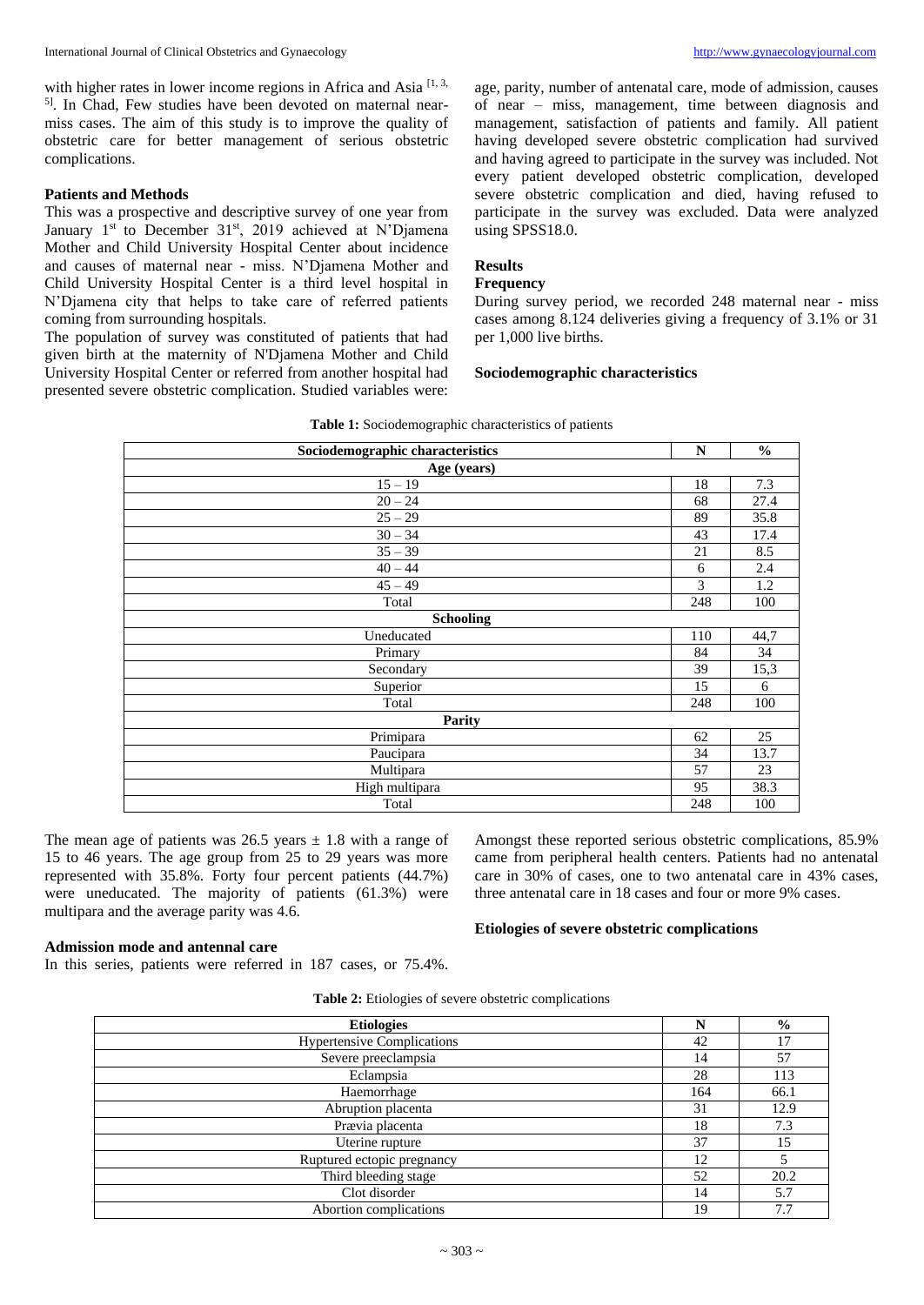| Septic shock        | $\sim$<br>∸ |                           |
|---------------------|-------------|---------------------------|
| Incomplete abortion |             | $\sim$ $\sim$<br><u>.</u> |
| Puerperal infection | ∸           | 4.Ն                       |
| Severe anaemia      |             | 4.4                       |
| Total               | 248         | 100                       |

Etiologies of maternal near – miss were dominated by hemorrhagic complications in 66.1 cases and hypertensive complications (17%). The major hemorrhagic complication was

the third bleeding stage that represented 20.2 cases.

#### **Management of maternal near – miss**

| <b>Type of management</b> | n   | $\frac{0}{0}$ |
|---------------------------|-----|---------------|
| Anti – hypertensive       | 42  |               |
| Anticonvulsant            | 42  |               |
| Caesarean section         | 65  | 26.2          |
| Uterotonic                | 64  | 25.8          |
| Antibiotics               | 76  | 30.6          |
| Blood transfusion         | 137 | 55.2          |
| Laparotomy                | 52  | 21            |
| Obstetric hysterectomy    | 18  | 7.2           |
| Salpingectomy             | 12  | 4.8           |

**Table 3:** Management of maternal near-miss cases

The management of maternal near - miss was provided by blood transfusion in 55.2 cases, caesarean section in 26.2% and obstetric hysterectomy in 7.2% cases.

#### **Time taken between diagnosis and management**

In 54% cases, treatment was being introduced within 30 minutes of diagnosis, between 30 minutes and 1 hour in 31% and 15% after 1 hour time. The delay in the management was related to the unavailability of blood products or the refusal of the operating act by the family.

# **Patient and family satisfaction**

Patients were satisfied with management (staff behavior, structure, care provided) in 84% cases and family in 81% cases. Unsatisfied patients (16%) reported bad behavior of personnel and delay in administration of care.

### **Discussion**

We reported a frequency of 3.1 of maternal near miss. A systematic literature review published on this subject indicated a prevalence that ranged from 0.04% to 15% depending on the criteria used to define it [1]. This frequency is comparable to other African series which report rates varying from 3.9% to 14% [7, 8, 9, 10, 11, 12, 13] .

Age is one of the major risk factors for obstetric complications [2]. The average age was 26.5 years  $\pm$  1.8 years with extremes ranging from 16 and 43 years. This mean age is similar to those of Itoua and al. [7] in 2008 in Brazzaville, Congo and Rabenosolo and al. [8] in 2006 in Antananarivo, Madagascar, which report 26.5 and 27.6 years of average age respectively. This could be explained by the precocity of sexual intercourse and early marriage in our regions.

The educational level was dominated by not schooled or uneducated with 38 cases, or 44.7%. This rate is comparable to that reported by Sepou and al. [14] in 2000 in Bangui, Central African Republic, that obtains 43.6% uneducated. This result is contrary to that of Itoua and al  $^{[7]}$  who find 51.2% secondary level patients. This difference could be explained in general by the national level educational and in particular by the policy of each country for the promotion of girls' education.

Multiparous were most represented in this series with 61.3%

cases. This finding corroborates those of Rabenasolo and al. [8] in 2006 and Gabkika and al. [15] which report a predominance severe maternal morbidities in multiparous of 46.72% and 54% respectively. Multiparity is a risk factor of uterine atony responsible of postpartum hemorrhage, one of the main causes of severe maternal morbidities.

Patients were referred in 187 cases, or 75.4%. Amongst these reported severe obstetric complications, 85.9% cases came from peripheral health centers. This result is superimposed on that of Lamine [16] in 2012 in Bamako, Mali, Itoua and al. [7] and Gabkika and al.  $^{[15]}$  which obtain 87.62%, 60% and 84% cases. This would be justified by the fact that in Africa, the organization of health systems is similar concerning the health pyramid from the periphery to the reference center, health evacuations remain a public health problem in our regions and there is a problem of reference and counter - reference.

In this series, the majority of patients had a poorly followed pregnancy (64.7% cases). This rate is found in the range of African literature data  $[7, 9, 13, 17, 18]$  which highlights a predominance of severe obstetric complications of the order of 57.9% to 85.5%. This could be explained by the low level of education that does not allow pregnant women to better understand the benefits or benefits of prenatal consultation and the low socio-economic level that limits access to care. This finding reflects the need to increase the prenatal coverage at primary health care level in Chad. Looking at the two main morbidities, antenatal care should include planning to prevent haemorrhage in the third stage of labour by ensuring access to oxytocic drugs where the women deliver.

Etiologies of maternal near – miss were dominated by hemorrhagic complications in 66.1 cases and hypertensive complications (17%). the major hemorrhagic complication was the third bleeding stage that represented 20.2 cases. Several authors stress that postpartum hemorrhage is the main cause of severe obstetric morbidities [7, 8, 9, 11, 15, 17, 18, 19, 20, 21]. The prevention of postpartum hemorrhage by the active management of the third stage of labour is essential to reduce the frequency of this hemorrhage in our countries where blood products are often unavailable.

Blood transfusion was performed in 55.2% cases. This finding corroborates those of Gabkika and al. <sup>[15]</sup>, Prual *et al* <sup>[20]</sup>, Hounkpatin *et al.* <sup>[22]</sup> who report a blood transfusion among